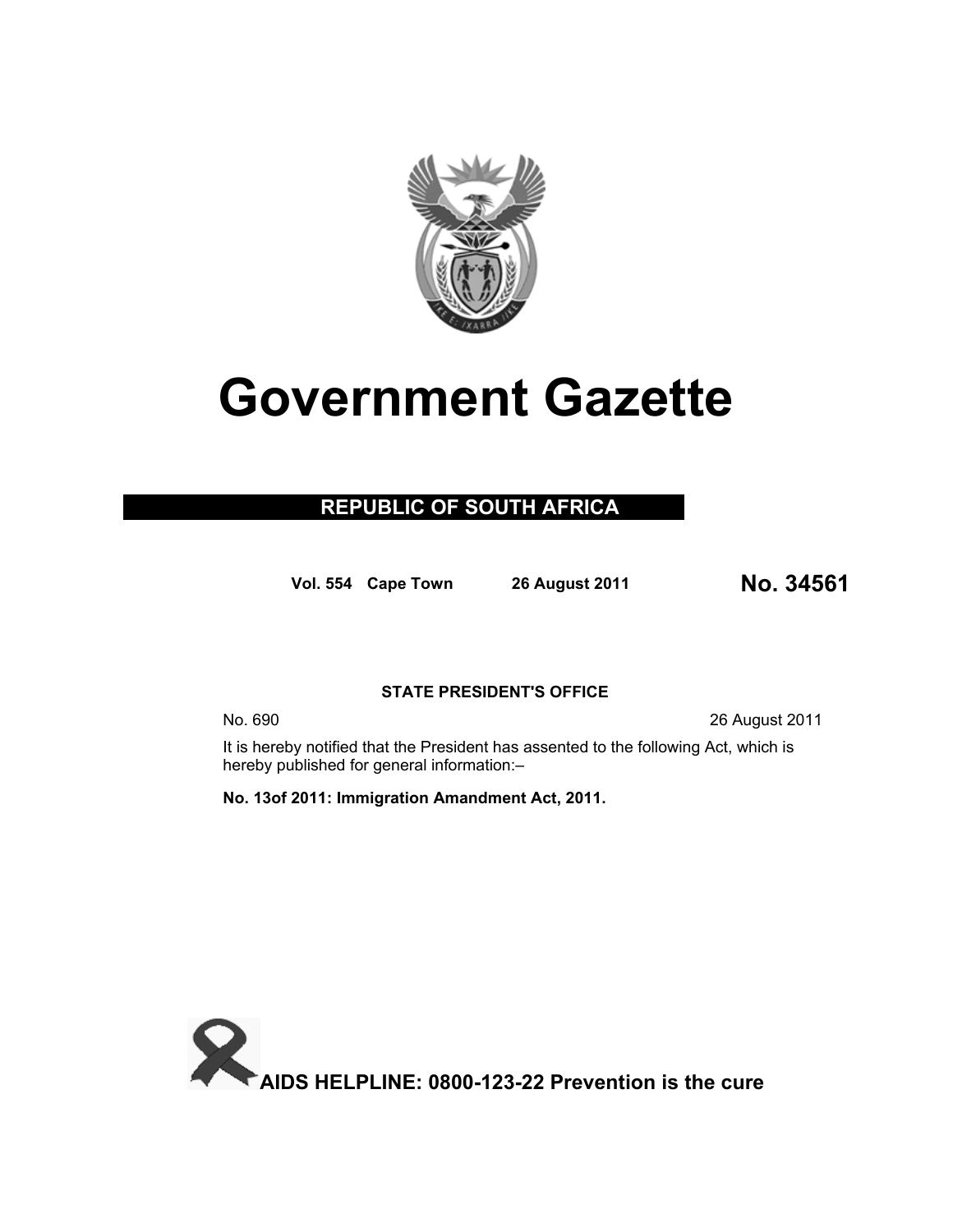| n · | $.45f^{-}$<br>61 |  |
|-----|------------------|--|
|     |                  |  |

#### GENERAL EXPLANATORY NOTE:

 $\mathbf{I}$ 

 $\overline{1}$ 

Words in bold type in square brackets indicate omissions from existing enactments.

Words underlined with a solid line indicate insertions in existing enactments.

*(English text signed by the President) (Assented to 21 August 2011)* 

## **ACT**

To amend the Immigration Act, 2002, so as to substitute certain words of the Preamble to the Act; to delete, insert or substitute certain definitions; to revise provisions relating to the Immigration Advisory Board; to revise provisions relating to the making of regulations; to provide for the designation of ports of entry; to revise provisions relating to visas for temporary sojourn in the Republic and for the procedures with regard thereto; to provide for the mandatory transmission and use of information on advance passenger processing; to provide for the transmission of passenger name record information; to revise provisions relating to permanent residence; to revise penal provisions; to correct certain important technical aspects in the text of the Act; and to provide for matters connected therewith,

BE IT ENACTED by the Parliament of the Republic of South Africa, as follows:-

#### Amendment of Preamble to Act 13 of 2002, as substituted by section 1 of Act 19 of 2004

I. The Preamble to the Immigration Act. *2002* (Act No. 13 of 2002) (hereinallcr 5 referred to as the principal Act), is hereby amended by the substitution for paragraphs  $(a)$ and  $(c)$  of the following paragraphs respectively:

- $\cdot \cdot \cdot$ (a) [temporary] visas and permanent residence permits arc issued as expeditiously as possible and on the basis of simplified procedures and objective, predictable and reasonable requirements and criteria, and without consuming 10 excessive administrative capacity;
- $(c)$  interdepartmental coordination and public consultations enrich the  $[func$ tions] management of immigration (control);".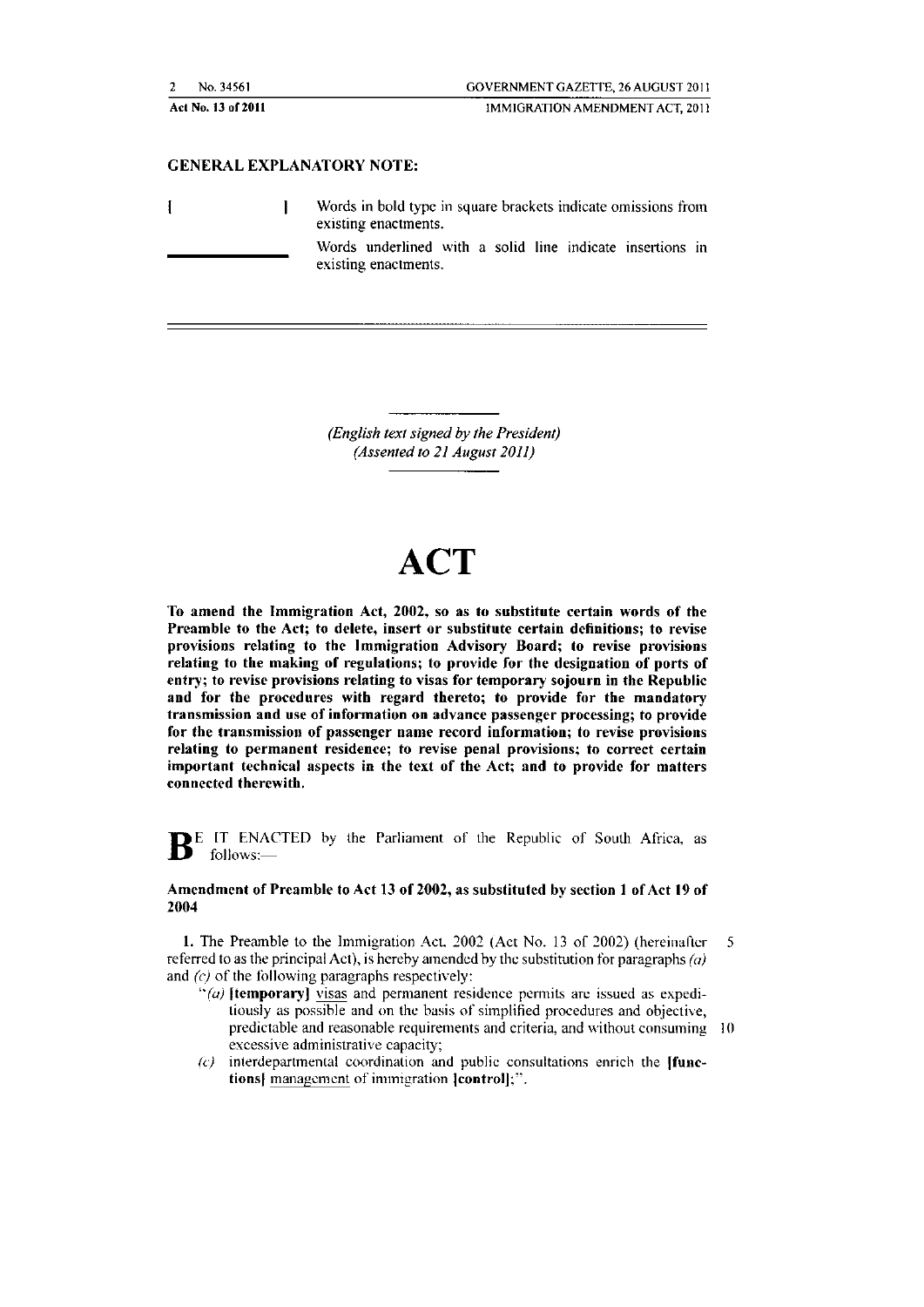| 4 | No. 34561          | <b>GOVERNMENT GAZETTE, 26 AUGUST 2011</b> |
|---|--------------------|-------------------------------------------|
|   | Act No. 13 of 2011 | IMMIGRATION AMENDMENT ACT, 2011           |

#### Amendment of section I of Act l3 of 2002, as amended by section 2 of Act 19 of2004 and section I of Act 3 of 2007

|  |  |  |  |  |  |  | 2. Section 1 of the principal Act is hereby amended— |
|--|--|--|--|--|--|--|------------------------------------------------------|
|--|--|--|--|--|--|--|------------------------------------------------------|

(a) by the insertion in subsection (1) after the definition of "admission" of the following definition: 5

> " "advance passenger processing' means the pre-clearance of persons. in the prescribed manner, prior to boarding conveyances by means of a boarding advice issued to owners or persons in charge of conveyances;"

*(b)* by the substitution in subsection (I) for the definition of "corporate applicant" of the following definition: 10

•· 'corporate applicant' means a juristic person established under the laws of the Republic for of a foreign country which conducts business, not-for-gain, agricultural or commercial activities within the Republic and] which applies for a corporate [permit]  $\frac{1}{12}$  referred to in section  $21$ .":  $21;$ ";  $15$ 

- (c) by the deletion in subsection (1) of the definition of "customary union":
- *(d)* by the substitution in subsection (I) for the definition of "immigration officer'' of the following definition:

•· 'immigration officer' means an officer appointed lin terms of section 331 by the Director-General to perform the functions of either the 20 permitting office. port of entry or inspectorate as contemplated in this Act;'';

- (e) by the substitution in subsection (1) for the definition of "marriage" of the following definition:
	- " 'marriage' means- *25*
	- (a) a marriage concluded in terms of-
		- (i) the Marriage Act, 1961 (Act  $\overline{N}$ o. 25 of 1961); or
		- (ii) the Recognition of Customary Marriages Act, 1998 (Act No. 120 of 1998); Iori
	- (b) Ia legal marriage under the laws of a foreign country] a civil 30 union concluded in terms of the Civil Union Act,  $2006$  (Act  $\overline{No}$ , 17 of2006); or
	- (c) a marriage concluded in terms of the laws of a foreign country;";
- (f) by the insertion in subsection  $(1)$  after the definition of "owner" of the following definition: 35 '· 'passenger name record' means the record of the data of a person as
	- contemplated in section  $35(3)(a)$  created by the owner or person in charge of a conveyance or his or her authorised agents for each journey booked by or on behalf of any person;";
- (g) by the substitution in subsection (1) for the definition of "passport" of the 40 following definition:

., 'passport' means any passport or travel document containing the prescribed information and characteristics issued-

- *( a)* under the South African Passports and Travel Documents Act. 1994 (Act No.4 of 1994); 45
- *(bj* on behalf of a foreign state recognised by the Government of the Republic to a person who is not a South African citizen;
- *(c)* on behalf of any international organisation as prescribed. including regional or sub-regional organisations, to a person who is not a South African citizen; or 50

any other document approved by the Minister and issued under special circumstances to a person who cannot obtain a document contemplated in paragraphs  $(a)$  to  $(c)$ ;";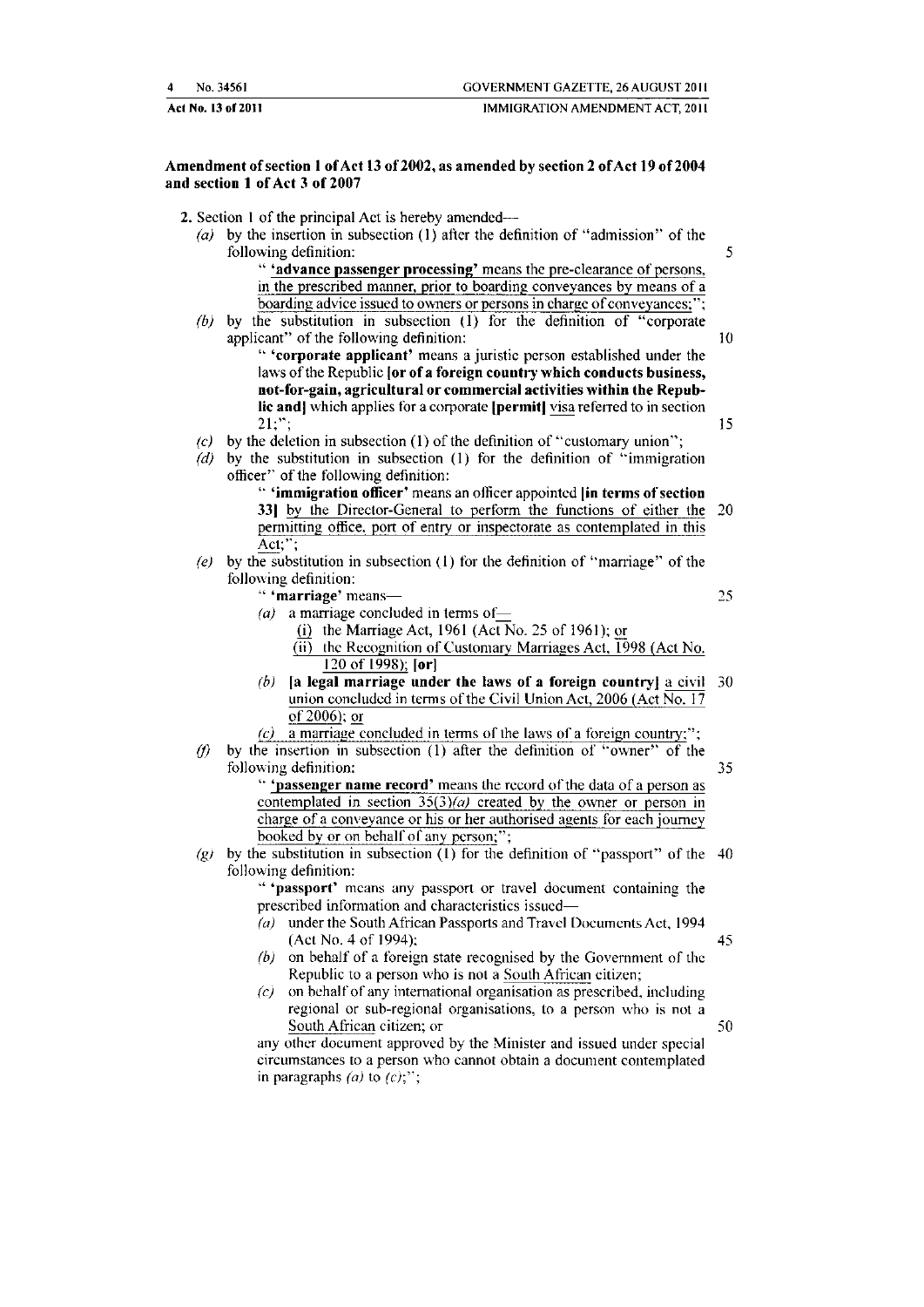|                    | No. 34561<br>GOVERNMENT GAZETTE, 26 AUGUST 2011                                                                                                                 |
|--------------------|-----------------------------------------------------------------------------------------------------------------------------------------------------------------|
| Act No. 13 of 2011 | IMMIGRATION AMENDMENT ACT, 2011                                                                                                                                 |
|                    |                                                                                                                                                                 |
|                    | $(h)$ by the substitution in subsection (1) for the definition of "port of entry" of the<br>following definition:                                               |
|                    | " 'port of entry' means a place designated as such by the Minister                                                                                              |
|                    | [where all persons have to report before they may enter, sojourn or                                                                                             |
|                    | remain within, or depart from the Republic] in terms of section 9A;";                                                                                           |
| (i)                | by the insertion after the definition of "port of entry" of the following                                                                                       |
|                    | definition:                                                                                                                                                     |
|                    | " 'port of entry visa' means the authority to travel from a port of entry                                                                                       |
|                    | of another country to any port of entry of the Republic for the purposes<br>of admission into the Republic, as contemplated in section 10A;";                   |
| (i)                | by the deletion of the definition of "Republic";                                                                                                                |
| (k)                | by the substitution in subsection (1) in the definition of "spouse" for                                                                                         |
|                    | paragraph $(a)$ of the following paragraph:                                                                                                                     |
|                    | "(a) a marriage $[$ , or a customary union] as defined in this Act; or;";                                                                                       |
| $\left( l\right)$  | by the substitution in subsection (1) for the definition of "status" of the                                                                                     |
|                    | following definition:                                                                                                                                           |
|                    | " 'status' means the status of the person as determined by the relevant                                                                                         |
|                    | visa or permanent [or temporary] residence permit granted to a person                                                                                           |
|                    | in terms of this Act:":                                                                                                                                         |
|                    | $(m)$ by the deletion of the definition of "temporary residence permit"; and<br>$(n)$ by the substitution in subsection (1) for the definition of "visa" of the |
|                    | following definition:                                                                                                                                           |
|                    | " 'visa' means the authority to temporarily sojourn in the Republic for                                                                                         |
|                    | purposes of-                                                                                                                                                    |
|                    | (a) transit through the Republic as contemplated in section 10B;                                                                                                |
|                    | $(b)$ a visit as contemplated in section 11;                                                                                                                    |
|                    | $(c)$ study as contemplated in section 13;                                                                                                                      |
|                    | (d) conducting activities in the Republic in terms of an international                                                                                          |
|                    | agreement to which the Republic is a party as contemplated in                                                                                                   |
|                    | section 14;                                                                                                                                                     |
|                    | (e) establishing or investing in a business as contemplated in section<br>15:                                                                                   |
|                    | working as a crew member of a conveyance in the Republic as<br>(f)                                                                                              |
|                    | contemplated in section 16;                                                                                                                                     |
|                    | obtaining medical treatment as contemplated in section 17;<br>$\left( p\right)$                                                                                 |
|                    | staying with a relative as contemplated in section 18;<br>(h)                                                                                                   |
|                    | working as contemplated in section 19 or 21;<br>$\left( u\right)$                                                                                               |
|                    | retirement as contemplated in section 20;<br>$\theta$                                                                                                           |
|                    | an exchange programme as contemplated in section 22; or<br>(k)                                                                                                  |
|                    | applying for asylum as contemplated in section 23,<br>$\theta$                                                                                                  |
|                    | whichever is applicable in the circumstances;".                                                                                                                 |

|       | by the substitution for subsection $(2)$ of the following subsection:    |    |
|-------|--------------------------------------------------------------------------|----|
|       | "(2) (a) The Board shall consist of-                                     | 45 |
|       | (i) $(aa)$ the Director-General;                                         |    |
|       | (bb) the Head of the Immigration Services Branch of the Depart-<br>ment: |    |
| (ii)  | any representative, at least equivalent to the rank of Deputy            |    |
|       | Director-General, from any department or organ of state whom the   50    |    |
|       | Minister considers relevant;                                             |    |
| (iii) | a person representing organised business;                                |    |
| (iv)  | a person representing organised labour; and                              |    |
|       |                                                                          |    |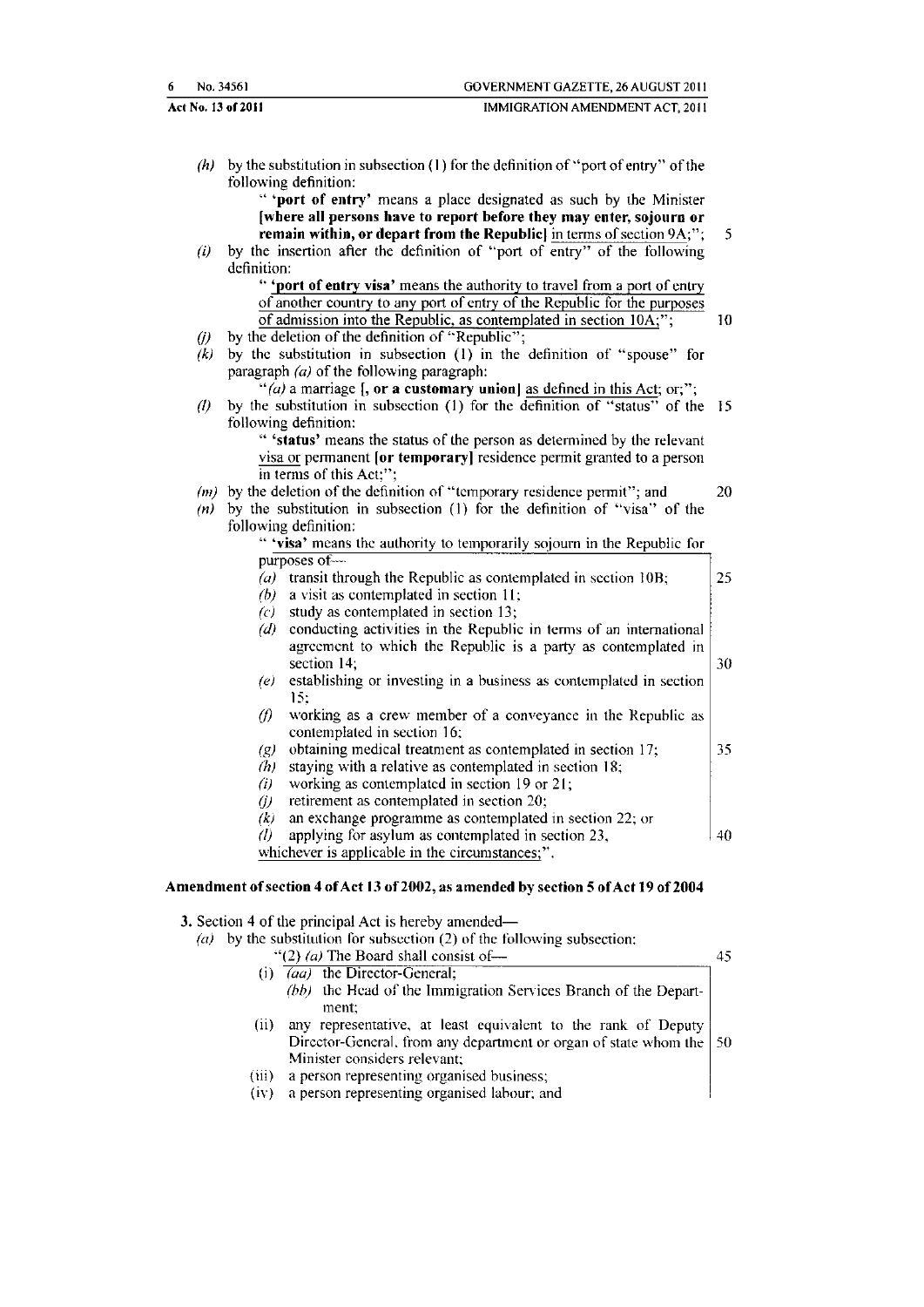| 8. | No. 34561          | <b>GOVERNMENT GAZETTE, 26 AUGUST 2011</b> |
|----|--------------------|-------------------------------------------|
|    | Act No. 13 of 2011 | IMMIGRATION AMENDMENT ACT, 2011           |

(v) up to five individual persons appointed by the Minister in the prescribed manner on the basis of their knowledge, experience and involvement pertaining to immigration law, control, adjudication or enforcement.

*(b)* The Minister shall designate from the members of the Board a  $\vert$  5 Chairperson and Deputy Chairperson of the Board."; and

*(b)* by the substitution in subsection (4) for the words preceding paragraph  $(a)$  of the following words;

> "A member of the Board referred to in subsection  $(2)(a)$   $[(iv), (v)$  and (vi)] (iii), (iv) and (v) shall—".  $10$

#### Amendment of section 7 of Act 13 of 2002, as substituted by section 8 of Act 19 of 2004

- 4. Section 7 of the principal Act is hereby amended-
	- (a) by the substitution in subsection (1) for paragraph (e) of the following paragraph: paragraph: 15
		- "(e) **[the permits]** a port of entry visa, visas, permanent residence pem1its and the certificates which may be issued under this Act, the requirements for the issuing of **!permits]** a port of entry visa, visas, permanent residence pcnnits and certificates and **JtheJ** terms and conditions to which such [permits] port of entry visa, visas, 20 permanent residence permits or certificates may be subjected, and the circumstances under which such **(permits]** a port of entry visa, visas, permanent residence permits or certificates may be cancelled or withdrawn;";
	- *(b)* by the substitution in subsection (I) for paragraph (g) of the following 25 paragraph:
		- $\gamma(g)$  the forms of warrants, permanent residence permits, a port of entry visa, visas, certificates or other documents to be issued or used, or of declarations to be made, or of registers to be kept, for the purposes of this Act, and the particulars to be provided on or inserted in any 30 such document, declaration or register;";
	- (c) by the substitution in subsection (1) for paragraph (i) of the following paragraph:
		- $f(i)$  the fees that may be charged in respect of the application for and issuing of a port of entry visa, visas. permanent residence permits 35 and certificates and other services rendered in terms of this Act, including advance passenger processing and passenger name record information transmission;";
	- (d) by the deletion in subsection (1) of paragraph  $(k)$ ;
	- $(e)$  by the substitution in subsection (1) for paragraph  $(n)$  of the following 40 paragraph:
		- $\cdot \cdot(n)$  the circumstances whereunder and the manner in which a penalty shall be incurred hy and recovered from the owner, agent, charterer or person in **!control]** charge of a conveyance and who conveyed a foreigner contemplated in section  $35[(7)](9)$  to the Republic:": and 45
	- (f) by the substitution for subsection (2) of the following subsection:  $''(2)$  Different regulations may be made under subsection  $(1)/c$  in respect of different ports of entry, and the forms of warrants, permanent residence permits, a port of entry visa, visas, certificates, documents, declarations or registers prescribed under subsection  $(1)(g)$  may differ in 50 respect of different categories of persons.".

#### Amendment of section 9 of Act 13 of 2002, as substituted by section 10 of Act 19 of 2004

5. Section 9 of the principal Act is hereby amended—

(a) by the substitution for subsection (3) of the following subsection:  $55$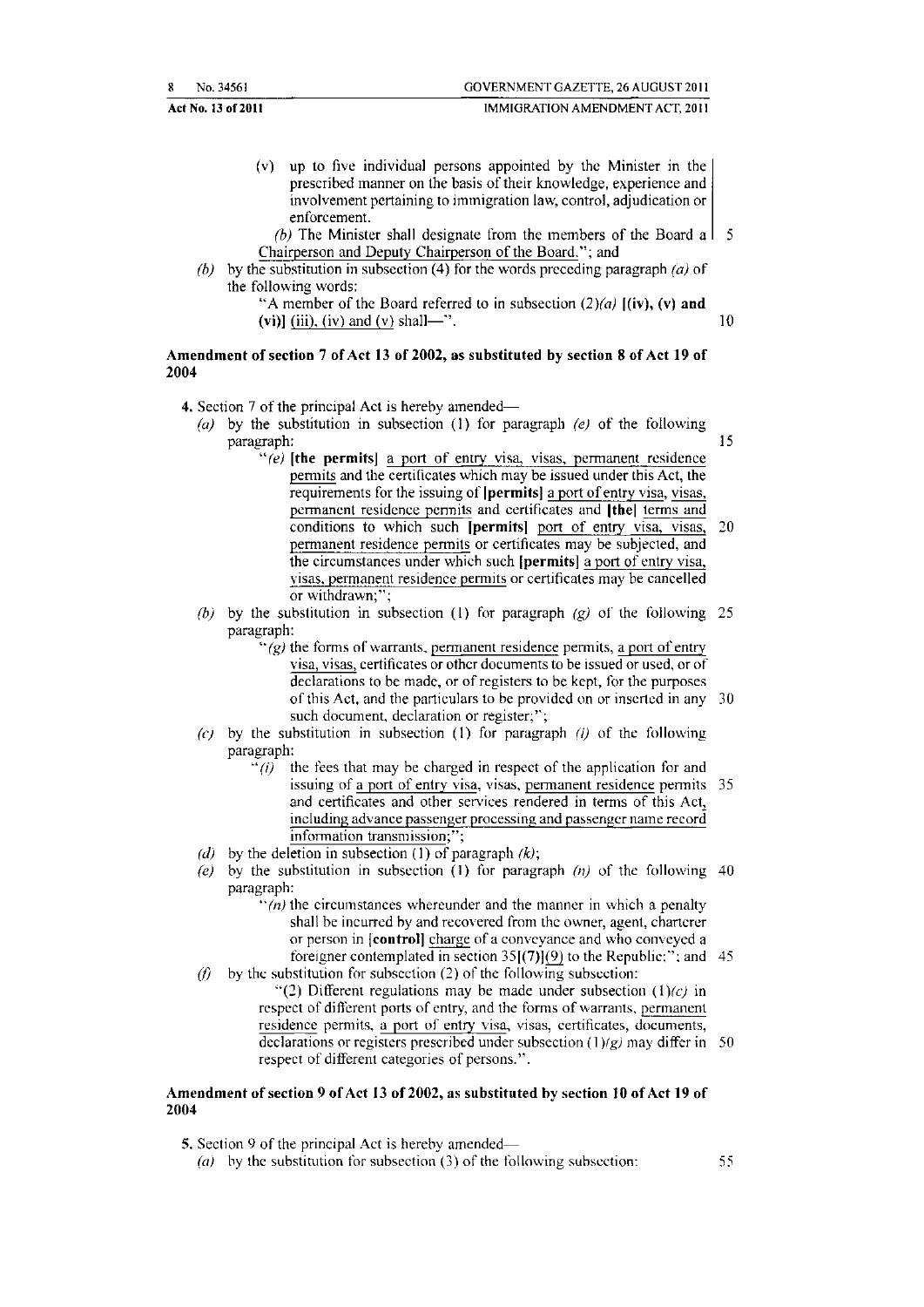| 10 | No. 34561 |  |
|----|-----------|--|
|    |           |  |
|    |           |  |

#### Act No. 13 of 2011 **IMMIGRATION AMENDMENT ACT, 2011**

 $''(3)$  No person shall enter or depart from the Republic--

- (a) unless he or she is in possession of a valid passport, and in the case of a minor, has his or her own valid passport;
- *(b)* except at a port of entry, unless exempted in the prescribed manner by the Minister, which exemption may be withdrawn by the  $\vert 5 \rangle$ Minister;
- $(c)$  unless the entry or departure is recorded by an immigration officer in the prescribed manner; and
- $(d)$  unless his or her relevant admission documents have been examined in the prescribed manner and he or she has been interviewed in the  $\vert$  10 prescribed manner by an immigration officer: Provided that, in the case of a child, such examination and interview shall be conducted in the presence of the parent or relative or, if the minor is not accompanied by the parent or relative, any person of the same gender as the minor."; and 15
- *(b)* by the substitution for subsection (4) of the following subsection:
	- "(4) A foreigner who is not the holder of a permanent residence permit contemplated in section 25 may only enter the Republic as contemplated in this section  $if$  $-$
	- (a) his or her passport is valid for  $[$ not less than 30 days after the 20 expiry of the intended stay] a prescribed period; and
	- *(b)* issued with a valid [temporary residence permit] visa, as set out in this Act.".

#### Insertion of section 9A in Act 13 of 2002

6. The following scclion is hereby inserted after section 9 of the principal Act: 25

"Place of entry or exit

9A. (I) The Minister may, in the prescribed manner, designate any place in the Republic, which complies with the prescribed requirements, where all persons have to report before they may enter, sojourn or remain within, or depart from, the Republic. 30

(2) The Minister may, on good cause shown, withdraw the designation contemplated in subsection (1) at any time.";

#### Amendment of section 10 of Act 13 of 2002, as substituted by section 11 of Act 19 of 2004 and section 2 of Act 3 of 2007

- 7. Section 10 of the principal Act is hereby amended— 35 (a) by the substitution for the heading of the following heading: "[Temporary residence permits} Visas to temporarily sojourn in Republic"; (b) by the substitution for subsection (1) of the following subsection: "(I) Upon admission, a foreigner, who is not a holder of a permanent 40 residence permit, may enter and sojourn in the Republic only if in possession of a [temporary residence permit] visa issued by the Director-General for a prescribed period.'' (c) by the substitution for subsection (2) of the following subsection: (2) Subject to this Act, upon application in person and in the prescribed 45 manner  $|$  and on the prescribed form, one of the temporary residence permits contemplated in sections 11 to 23 may be issued toJ, a foreigner may be issued one of the following visas for purposes of $-$ 
	- (a) transit through the Republic as contemplated in section  $10B$ ;
	- (b) a visit as contemplated in section 11;  $|50 \rangle$
	- *(c)* study as contemplated in section 13;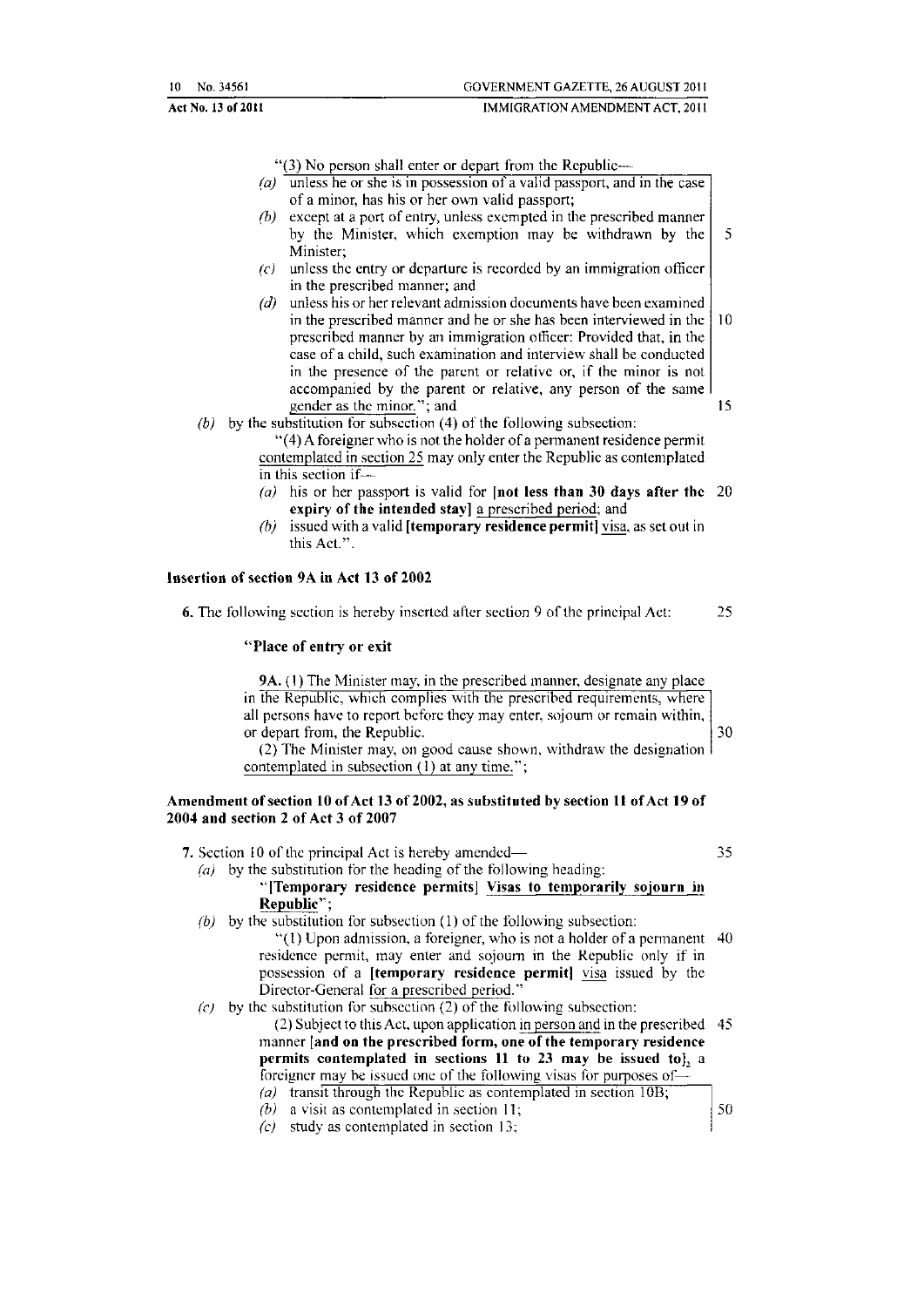| $12 \quad$ No. 34561 | GOVERNMENT GAZETTE, 26 AUGUST 2011 |
|----------------------|------------------------------------|
| Act No. 13 of 2011   | IMMIGRATION AMENDMENT ACT. 2011    |

- *(d)* conducting activities in the Republic in terms of an international agreement to which the Republic is a party as contemplated in section 14;
- *(e)* establishing or investing **in** a business as contemplated in section  $15;$  5
- (f) working as a crew member of a conveyance in the Republic as contemplated in section 16;
- $(g)$  obtaining medical treatment as contemplated in section 17;
- *(h)* staying with a relative as contemplated in section 18;
- (i) working as contemplated in section 19 or 21;  $\vert$  10
- $(i)$  retirement as contemplated in section 20;
- *(k)* an exchange programme as contemplated in section 22; or
- $\ell$  applying for asylum as contemplated in section 23."; and
- *(d)* by the substitution for subsection (6) of the following subsection:

"(6) *(a)* Subject to this Act, a foreigner, other than the holder of a  $15$ visitor's or medical treatment visa, may apply to the Director-General in the prescribed manner [and on the prescribed form] to change his or her status or [the] terms and conditions attached to his or her [temporary] residence permit] visa, or both such status and terms and conditions, as the case may be, while in the Republic. 20

*(h)* An application for a change of status attached to a visitor's or medical treatment visa shall not be made by the visa holder while in the Republic. except in exceptional circumstances as prescribed.".

#### Amendment of section lOA of Act 13 of 2002, as inserted by section 12 of Act 19 of **2004 2006**

- 8. Section 10A of the principal Act is hereby amended—
	- ( $a$ ) by the substitution for the heading of the following heading:
		- "[Visas] Port of entry visa;

the

*(b)* by the substitution for subsections ( 1) and (2) of the following subsections: "(1) Any foreigner who enters the Republic shall, subject to 30 subsections (2) and (4), on demand produce a valid port of entry visa, granted under subsection (3), to an immigration officer.

#### (2) Any person who holds [a valid permit issued in terms of sections 13 to 22 and 25 to 27 |-

|     | (a)                  |                   | a valid visa for purposes of-                                                  | 35 |
|-----|----------------------|-------------------|--------------------------------------------------------------------------------|----|
|     |                      | $\left( 1\right)$ | study as contemplated in section 13;                                           |    |
|     |                      | (ii)              | conducting activities in the Republic in terms of an                           |    |
|     |                      |                   | international agreement to which the Republic is a                             |    |
|     |                      |                   | party as contemplated in section 14;                                           |    |
|     |                      | (iii)             | establishing or investing in a business as contemplated                        | 40 |
|     |                      |                   | in section 15;                                                                 |    |
|     |                      | (iv)              | working as a crew member of a conveyance in the                                |    |
|     |                      |                   | Republic as contemplated in section 16;                                        |    |
|     |                      | (v)               | obtaining medical treatment as contemplated in section                         |    |
|     |                      |                   | 17.                                                                            | 45 |
|     |                      | (vi)              | staying with a relative as contemplated in section 18;                         |    |
|     |                      | (vii)             | working as contemplated in section 19 or 21;                                   |    |
|     |                      | (viii)            | retirement as contemplated in section 20;                                      |    |
|     |                      | (ix)              | an exchange programme as contemplated in section 22;                           |    |
|     |                      |                   | $\Omega$ r                                                                     | 50 |
|     |                      | (x)               | applying for asylum as contemplated in section 23; or                          |    |
|     | (b)                  |                   | a permanent residence permit issued in terms of sections 25 to 1               |    |
|     |                      | 27.               |                                                                                |    |
|     |                      |                   | shall, upon his or her entry into the Republic and after having been issued    |    |
|     |                      |                   | with that visa or permanent residence permit, be deemed to be in 55            |    |
|     |                      |                   | possession of a valid port of entry visa for the purposes of this section.";   |    |
| (c) |                      |                   | by the substitution in subsection (3) for the words preceding paragraph (a) of |    |
|     | the following words: |                   |                                                                                |    |

" $\overline{\Lambda}$  port of entry visa referred to in subsection (1)-'';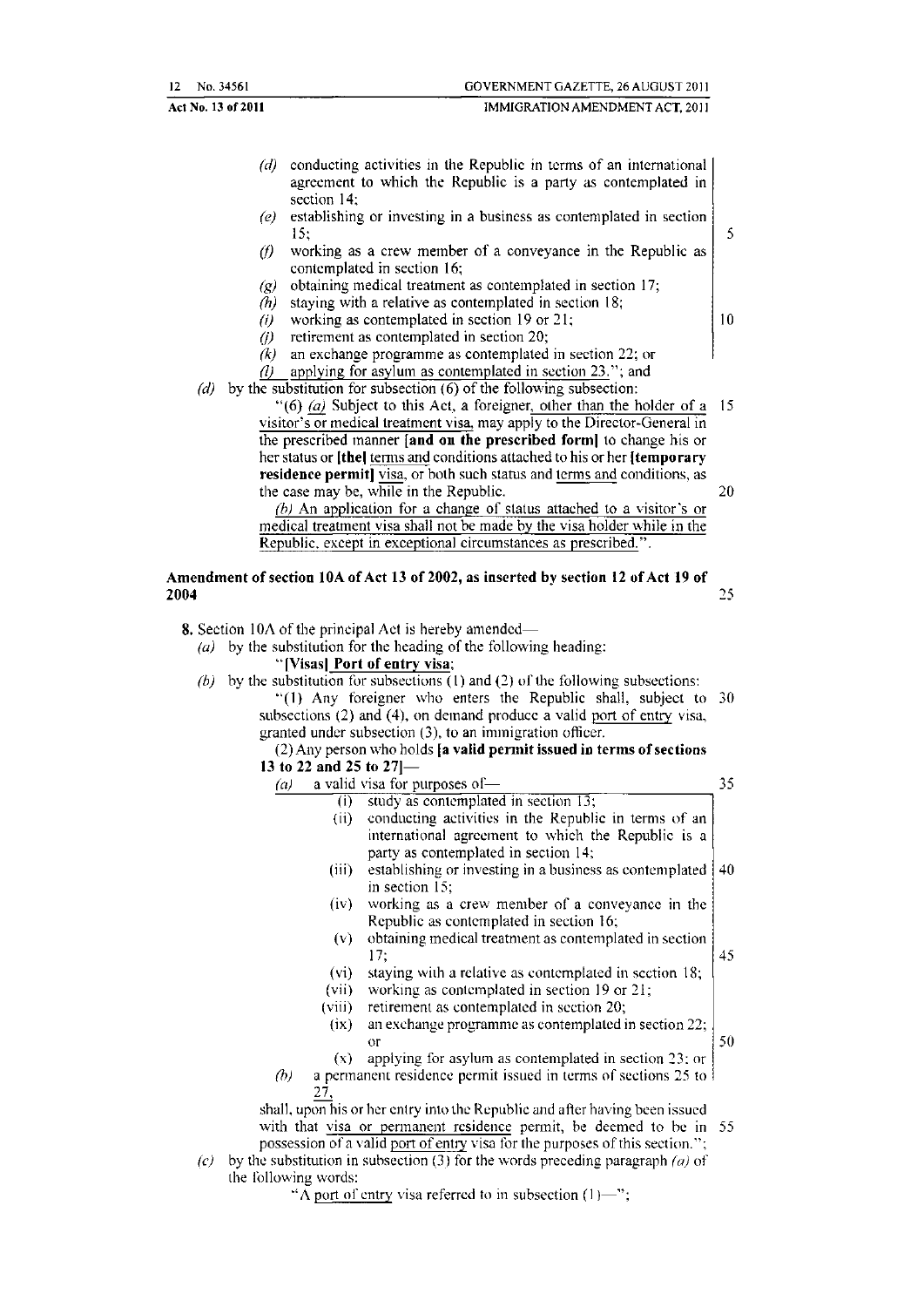| 14 No. 34561        | GOVERNMENT GAZETTE, 26 AUGUST 2011 |  |
|---------------------|------------------------------------|--|
| Act No. 13 of 2011– | IMMIGRATION AMENDMENT ACT, 2011    |  |

- *(d)* by the substitution in subsection (3) for paragraph *(a)* of the following paragraph:
	- $\hat{a}$  may, subject to any **[condition**] terms and conditions that the Minister may deem fit. be granted by the Minister to any person who is not exempt, as contemplated in subsection (4), from the 5 requirement of having to be in possession of a valid port of entry visa, and who has applied for such a port of entry visa in the prescribed manner [and on the prescribed form];''; and
- (e) by the substitution in subsection (4) for paragraph  $(a)$  of the following paragraph: 10
	- " $(a)$  exempt any person or category of persons from subsection (1) with regard to the requirement of having to be in possession of a valid port of entry visa in order to obtain a visitor's [permit] visa contemplated in section 11. for a specified or unspecified period and either unconditionally or subject to the conditions that the Minister 15 may impose;".

#### Substitution of section 13 of Act 13 of 2002, as amended by sections 15 and 47 of Act 19 of 2004

9. The following section is hereby substituted for section 13 of the principal Act:

#### "Study visa

*20* 

**13.** (I) A study visa may be issued. in the prescribed manner, to a foreigner intending to study in the Republic for a period not less than the period of study, by the Director-General: Provided that such foreigner complies with the prescribed requirements.

(2) The holder of a study visa may conduct certain work as prescribed.". 25

#### Amendment of section 14 of Act 13 of 2002, as amended by section 16 of Act 19 of 2004

10. Section 14 of the principal Act is hereby amended by the substitution in paragraph *(b)* of subsection (2) for the words preceding subparagraph (i) of the following words:

 $\cdot$ <sup>'</sup>(b) **[the Department of Foreign Affairs]** a department or another organ of state 30 responsible for the implementation of the treaty concemed under a delegation from the Director-General<sup>[</sup>, provided]: Provided that-".

#### Amendment of section 15 of Act 13 of 2002, as amended by section 17 of Act 19 of 2004 and section 5 of Act 3 of 2007

II. Section 15 of the principal Act is hereby amended- 35

 $(a)$  by the substitution in subsection (1) for the words preceding paragraph  $(a)$  of the following words:

> "[A] Subject to subsection (1A), a business [permit] visa may be issued by the Director-General to a foreigner intending to establish or invest in, or who has established or invested in, a business in the Republic in which  $40$ he or she may be employed, and an appropriate (permit] visa for the duration of the business **|permit**| visa to the members of such foreigner's immediate family: Provided that $-$ '';

#### *(h)* by the substitution in subsection (I) for paragraph (c) of the following paragraph: 45

"(*c*) such foreigner has undertaken to  $\equiv$  (i) comply with any relevant

- comply with any relevant registration requirement set out in any law administered by the South African Revenue Service; and
- (ii) employ the prescribed percentage or number of citizens 50 or permanent residents within a period of 12 months from the date of issue of the visa."; and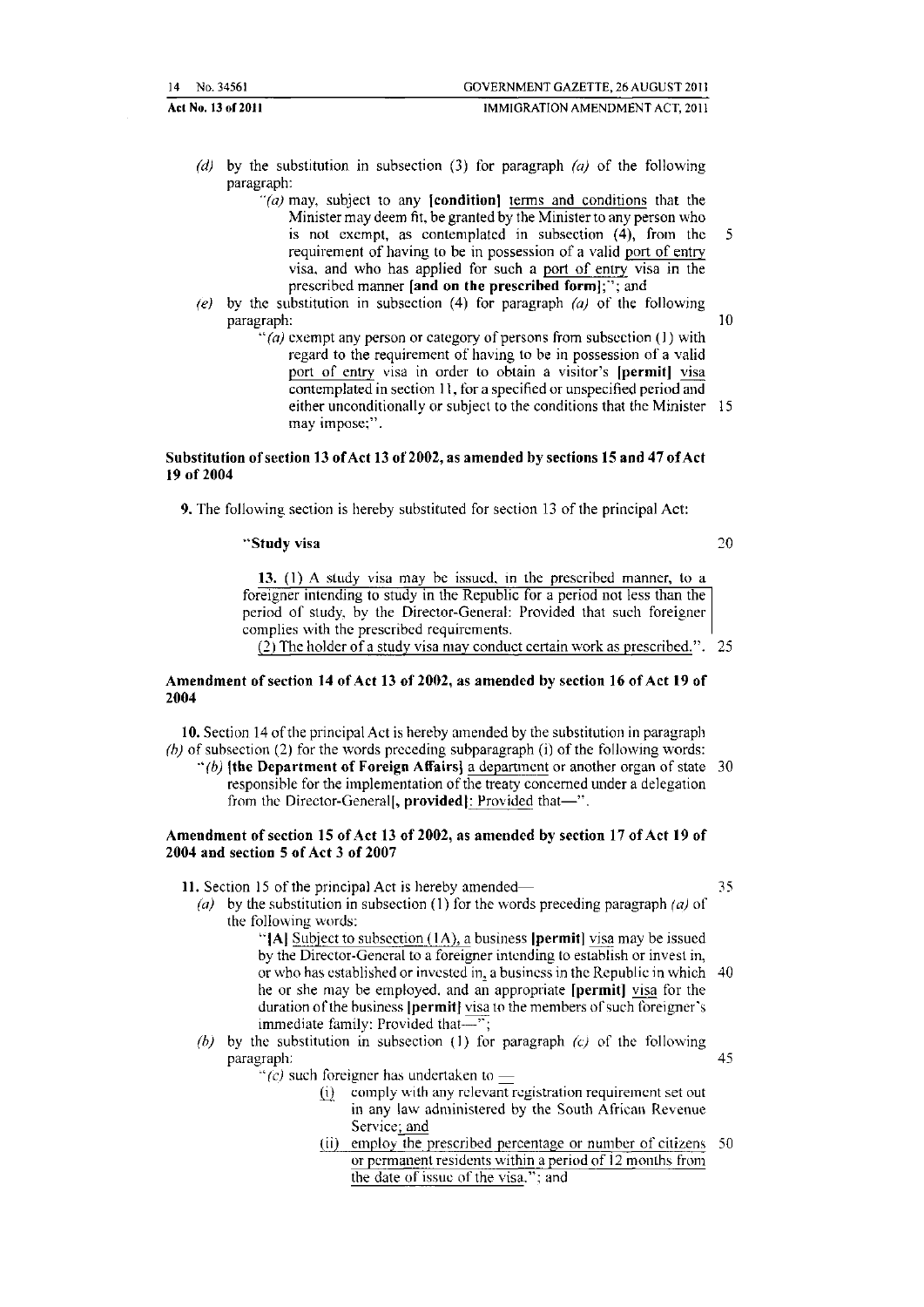| 16 No. 34561       | GOVERNMENT GAZETTE, 26 AUGUST 2011<br>---- - |
|--------------------|----------------------------------------------|
| Act No. 13 of 2011 | IMMIGRATION AMENDMENT ACT, 2011              |

 $(c)$  by the insertion after subsection (1) of the following subsection: " $(1A)$  No business visa may be issued or renewed in respect of any business undertaking which is listed as undesirable by the Minister from time to time in the *Gazette,* after consultation with the Minister responsible for trade and industry.".

#### Amendment of section 19 of Act 13 of 2002, as amended by section 21 of Act 19 of 2004 and section 6 of Act 3 of 2007

12. Section 19 of the principal Act is hereby amended---

- (a) by the deletion of subsection  $(1)$ ;
- (b) by the substitution for subsection (2) of the following subsection:  $10$ "(2) A general work  $\left| \right|$  permit) visa may be issued by the Director-General to a foreigner not falling within a category **[or class]** contemplated in subsection  $[1]$  (4)  $[$ if the prospective employer--
	- $(a)$  satisfies the Director-General in the manner prescribed that despite diligent search he or she has been unable to employ a 15 person in the Republic with qualifications or skills and experience equivalent to those of the applicant;
	- *(h)* satisfies the Director-General in the prescribed manner that the terms and conditions under which he or she intends to employ that foreigner, including salary and benefits, are not inferior to *10*  those prevailing in the relevant market segment for citizens, taking into account applicable collective bargaining agreements and other applicable standards; and
	- *(c)* has agreed in writing to notify the Director-General when such foreigner is no longer employed or is employed in a different 25 capacity or role] and who complies with the prescribed requirements.":
- $(c)$  by the deletion of subsection (3); and
- *(d)* by the substitution for subsections (4) and (5) of the following subsections:
	- $(4)$  Subject to any prescribed requirements,  $\begin{bmatrix} \mathbf{a} \\ \mathbf{a} \end{bmatrix}$  a 20 critical skills work [permit] visa may be issued by the Director-General to an individual possessing [exceptional) such skills or qualifications determined to be critical for the Republic from time to time by the Minister by notice in the *Gazette* and to those members of his or her immediate family determined by the Director-General under the 35 circumstances or as may he prescribed.

(5) An intra-company transfer work pennit may be issued by the Director-General to a foreigner who lis employed abroad by a business operating in the Republic in a branch, subsidiary or affiliate relationship and who by reason of his or her employment is required 40 to conduct work in the Republic for a period not exceeding two years, provided that-

- ( $u$ ) the employer undertakes that it will take prescribed measures to ensure that such foreigner will at all times comply with the provisions of this Act, and will immediately notify the Director- 45 General if it has reason to believe otherwise; and
- *(h)* the employer furnishes the prescribed financial guarantees to defray deportation and other costs should such foreigner fail to depart when no longer allowed to sojourn in the Republic] complies with the prescribed requirements.". 50

Amendment of section 21 of Act 13 of 2002, as amended by section 22 of Act 19 of 2004

13. Section 21 of the principal Act is hereby amended—

(a) by the substitution for subsection (1) of the following subsection:

"(1) [A] Subject to subsection (1A), a corporate [permit] visa may be 55 issued by the Director-General to a corporate applicant, to employ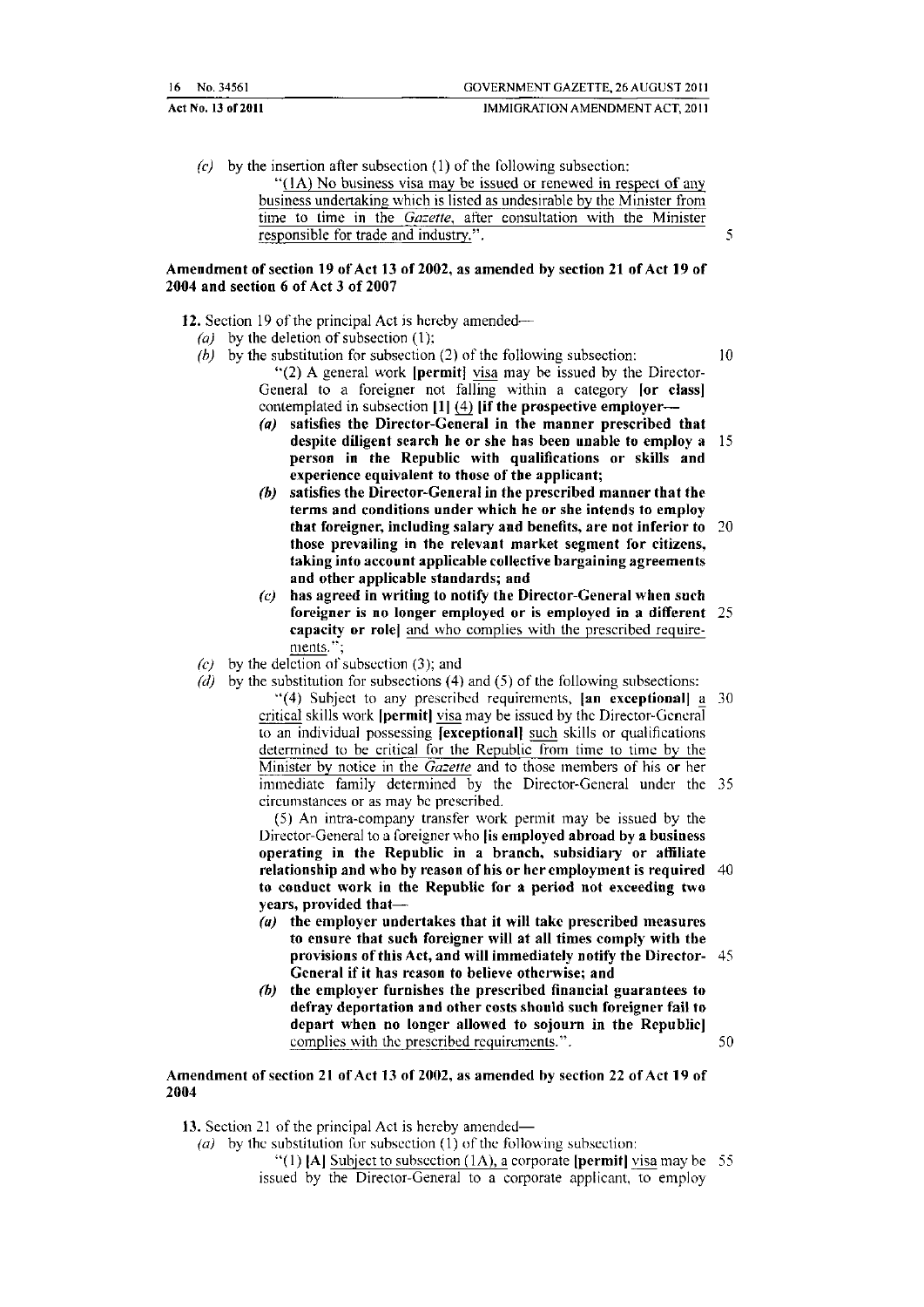| 18 No. 34561<br>$- - -$ | GOVERNMENT GAZETTE, 26 AUGUST 2011 |
|-------------------------|------------------------------------|
| Act No. 13 of 2011      | IMMIGRATION AMENDMENT ACT, 2011    |

foreigners who may conduct work for such corporate applicant in the Republic."

- *(h)* by the insertion after subsection (1) of the following subsection:
	- "(lA) No corporate visa may be issued or renewed in respect of any business undertaking which is listed as undesirable by the Minister from 5 time to time in the *Gazelle,* after consultation with the Minister responsible for trade and industry.";
- (c) by the substitution in subsection (2) for the words preceding paragraph (a) of the following words:
	- "[After consultation with the Departments of Labour and Trade 10 and Industry, thel The Director-General shall determine, in consultation with the prescribed departments, the maximum number of foreigners to be employed in terms of a corporate **[permit]** visa by a corporate applicant, after having considered—'';
- (d) by the deletion of subsection (5); and 15
- $(e)$  by the addition of the following subsection:
	- "(6) A foreigner employed in terms of a corporate visa shall work for the holder of that corporate visa.".

#### Amendment of section 22 of Act 13 of 2002, as amended by sections 23 and 47 of Act<br>19 of 2004 19 of 2004  $\sim$  2004

- 14. Section 22 of the principal Act is hereby amended—
	- (a) by the substitution in paragraph  $(b)$  for the words preceding subparagraph (i) of the following words:
		- "who is under 25 years of age and has received an offer to conduct work for no longer than one year, **provided**: Provided that $-$ "; 25
	- *(b)* by the deletion of "and" in subparagraph (iii) of paragraph  $(h)$ ; and
	- $(c)$  by the addition in paragraph  $(b)$  of the following subparagraph:

"(iv) no visa may be granted under this section if the offer to

conduct work pertains to an undesirable work as published by the Minister from time to time in the *Gazette,* after 30 consultation \vith the Minister responsible for trade and industry.".

#### Substitution of section 23 of Act 13 of 2002, as amended by section 24 of Act 19 of 2004

15. The following section is hereby substituted for section 23 of the principal Act: 35

#### "Asylum transit [permit] visa

23. (!) The Director-General may. subject to the prescribed procedure under which an asylum transit visa may be granted, issue an asylum transit visa to a person who at a port of entry claims to be an asylum seeker, valid for a period of five days only, to travel to the nearest Refugee Reception  $\vert$  40 Office in order to apply for asylum.

 $(2)$  Despite anything contained in any other law, when the visa contemplated in subsection (I) expires before the holder reports in person at a Refugee Reception Office in order to apply for asylum in terms of section 21 of the Refugees Act, 1998 (Act No. 130 of 1998), the holder of  $\vert$  45 that visa shall become an illegal foreigner and be dealt with in accordance with this Act.".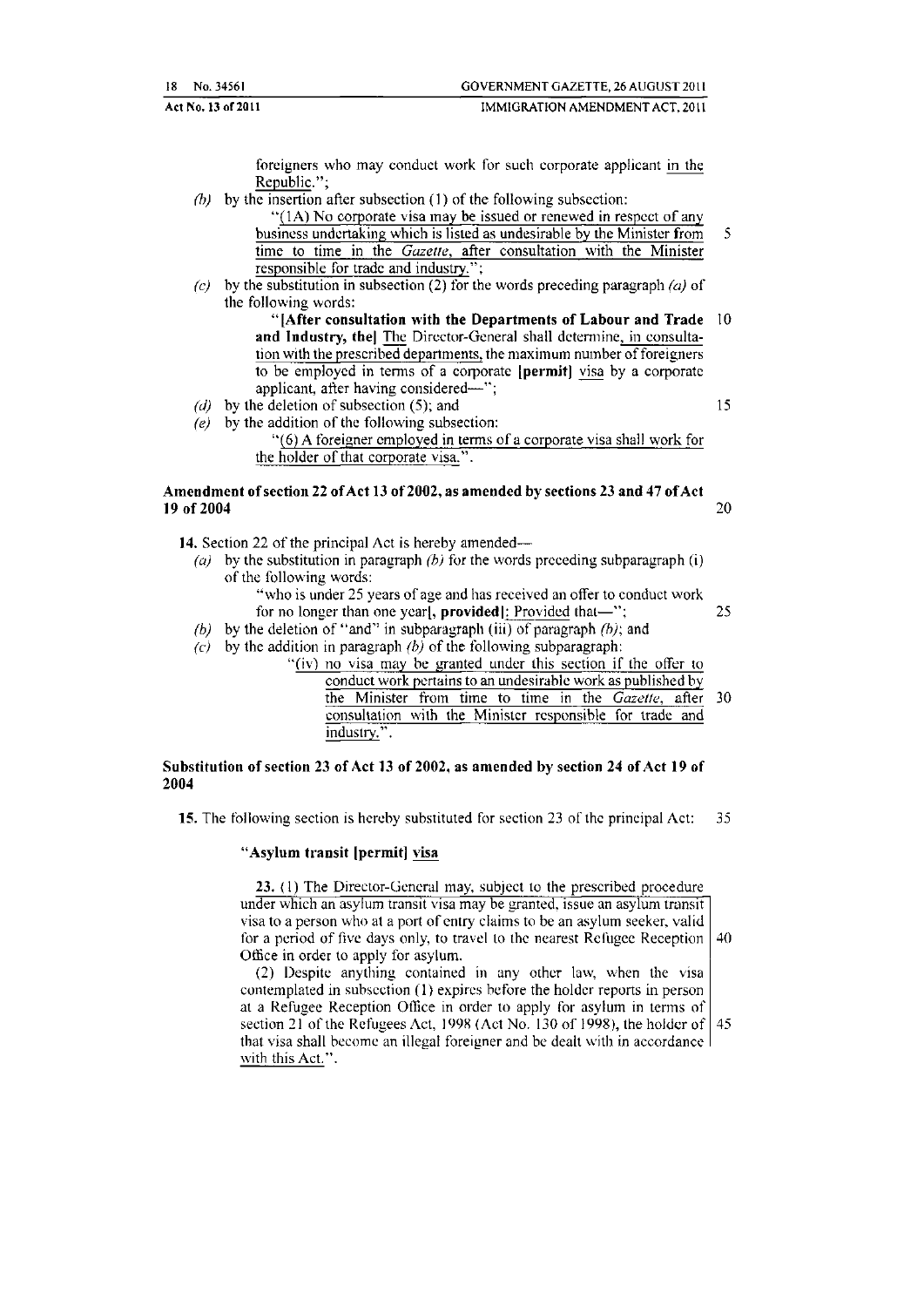| 20 No. 34561       | GOVERNMENT GAZETTE, 26 AUGUST 2011 |
|--------------------|------------------------------------|
| Act No. 13 of 2011 | IMMIGRATION AMENDMENT ACT, 2011    |

#### Repeal of section 24 of Act 13 of 2002, as amended by section 25 of Act 19 of 2004

16. Section 24 of the principal Act is hereby repealed.

#### Amendment of section 26 of Act 13 of 2002, as amended by section 27 of Act 19 of 2004

17. Section 26 of the principal Act is hereby amended— $\frac{5}{5}$ 

(a) by the substitution for the words preceding paragraph (a) of the following words:

> ''Subject to section 25 and any prescribed requirements, the Director-General may issue a permanent residence permit to a foreigner who-'':<br>and and  $10$

- *(b)* by the substitution for paragraphs *(a)* and (b) of the following paragraphs:
	- "(a) has been the holder of a work [permit] visa  $\mathfrak{f}_1$ , including one issued under a corporate permit,  $\parallel$  in terms of this Act for five years and has proven to the satisfaction of the Director-General that he or she has received an offer for permanent employment: 15
	- *(b)* has been the spouse of a citizen or permanent resident for five years and the Director-General is satisfied that a good faith spousal relationship exists: Provided that such permanent residence permit shall lapse if at any time within two years from the issuing of that pennanent residence permit the good faith spousal relationship no 20 longer subsists, save for the case of death;''.

#### Amendment of section 27 of Act 13 of 2002, as amended by section 28 of Act 19 of 2004 and section 8 of Act 3 of 2007

18. Section 27 of the principal Act is hereby amended—

(a) by the substitution for the words preceding paragraph (a) of the following 25 words:

> ''The Director-General may. subject to any prescribed requirements. issue a permanent residence permit to a foreigner of good and sound character who-";

- *(h)* by the substitution in paragraph *(c)* for the words preceding subparagraph (i) 30 of the following words:
	- $\cdot$  (c) intends to establish or has established a business in the Republic, as contemplated in section 15, and investing in it or in an established business, as contemplated in section 15, the prescribed financial contribution to be part of the intended book value, and to the 35 members of such foreigner's immediate family[, provided]: Procontribution to be part of the intended book value, and to the<br>members of such foreigner's immediate family[, provided]: Pro-<br>vided that--"; and
- (c) by the substitution in paragraph (c) for subparagraph (ii) of the following subparagraph:
	- ·'(ii) the permanent residence permit shall lapse if the holder fails to 40 prove within two years of the issuance of the permanent residence permit and three years thereafter, to the satisfaction of the Director-General. that the prescribed financial contribution to he part of the intended book value is still invested as contem· plated in this paragraph;". 45

#### Amendment of section 29 of Act 13 of 2002, as amended by section 30 of Act 19 of 2004

19. Section 29 of the principal Act is hereby amended—

- (a) by the substitution in subsection (1) for the words preceding paragraph (a) of the following words:  $50$ 
	- "The following foreigners are prohibited persons and do not qualify for a port of entry visa, admission into the Republic, a **[temporary}** visa or
	- a permanent residence permit:'';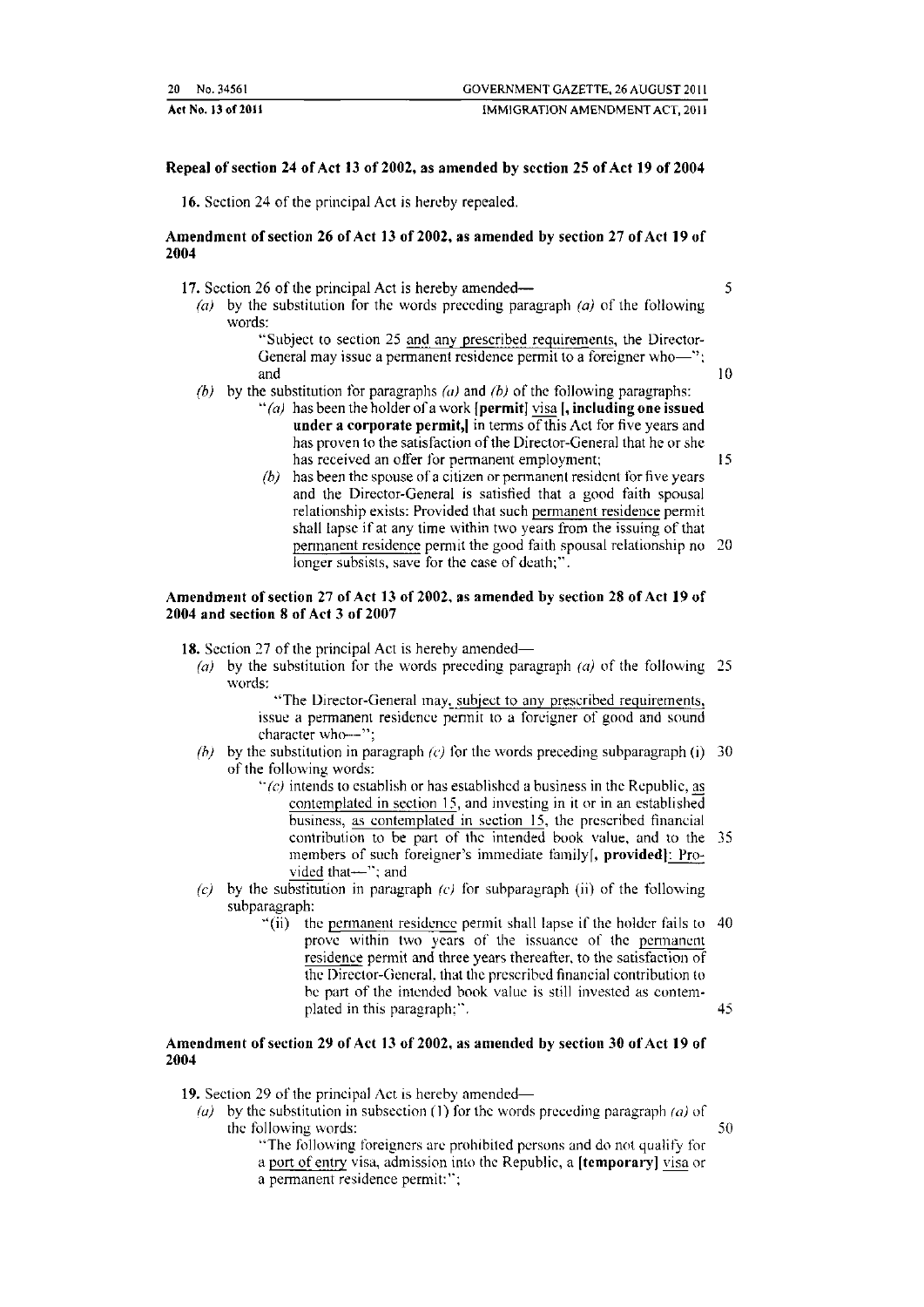| 22 No. 34561       | GOVERNMENT GAZETTE, 26 AUGUST 2011 |
|--------------------|------------------------------------|
| Act No. 13 of 2011 | IMMIGRATION AMENDMENT ACT. 2011    |

- *(b)* by the substitution in subsection (1) for paragraph *(b)* of the following paragraph:
	- " $(b)$  anyone against whom a warrant is outstanding or a conviction has been secured in the Republic or a foreign country in respect of genocide, terrorism, human smuggling, trafficking in persons, 5 murder, torture, drug-related charges, money laundering or kidnapping;"; and
- (c) by the substitution in subsection (1) for paragraph (*f*) of the following paragraph:
	- "(f) anyone found in possession of a fraudulent [residence permit,]  $10$ visa. passport, permanent residence permit or identification document.".

15

#### Amendment of section 30 of Act 13 of 2002, as amended by section 31 of Act 19 of 2004

20. Section 30 of the principal Act is hereby amended-

*(a)* by the substitution in subsection ( 1) for the words preceding paragraph *(a}* of the following words:

"The following foreigners may be declared undesirable by the Director-General, as prescribed, and after such declaration[,] do not qualify for a port of entry visa, visa, admission into the Republic [, a *20*  **temporary** or a permanent residence permit:";

- (b) by the substitution in subsection (1) for paragraphs (f) and (g) of the following paragraphs:
	- "(*f*) anyone who is a fugitive from justice; [and]
	- $(g)$  anyone with previous criminal convictions without the option of a 25 fine for conduct which would be an offence in the Republic, with the exclusion of certain prescribed offences [.]; and"; and
- *(c)* by the addition of the following paragraph: "(h) any person who has overstayed the prescribed number of times.".

#### Substitution of section 35 of Act 13 of 2002, as amended by section 36 of Act 19 of 30 2004

21. The following section is hereby substituted for section 35 of the principal Act:

#### "Duties with regard to conveyances

35. (1) Save for exceptional circumstances necessitating otherwise, no person in charge of a conveyance shall cause that conveyance to enter the 35 Republic at any place other than at a port of entry. (2) (a) The owner or person in charge of a prescribed conveyance entering into. departing from or in transit through the Republic, shall comply with the provisions of this section by enabling electronic transmission and receipt of the prescribed information to the Director- 40 General in the prescribed manner.  $(b)$  The owner or person in charge of a conveyance entering into, departing from or in transit through the Republic, shall within the prescribed period prior to boarding persons onto his or her conveyance,

electronically transmit the prescribed information to the Director-General 45 in respect of each person.

 $(c)$  The owner or person in charge of a conveyance shall act in accordance with a boarding advice issued by the Director-General in respect of each person contemplated in paragraph *(b).* 

(3) (a) The owner or person in charge of a conveyance entering into,  $\vert$  50 departing from or in transit through the Republic by air or conveying persons on domestic flights \Vithin the Republic. shall comply with the provisions of this section by enabling electronic transmission of the prescribed passenger name record infonnation in respect of all persons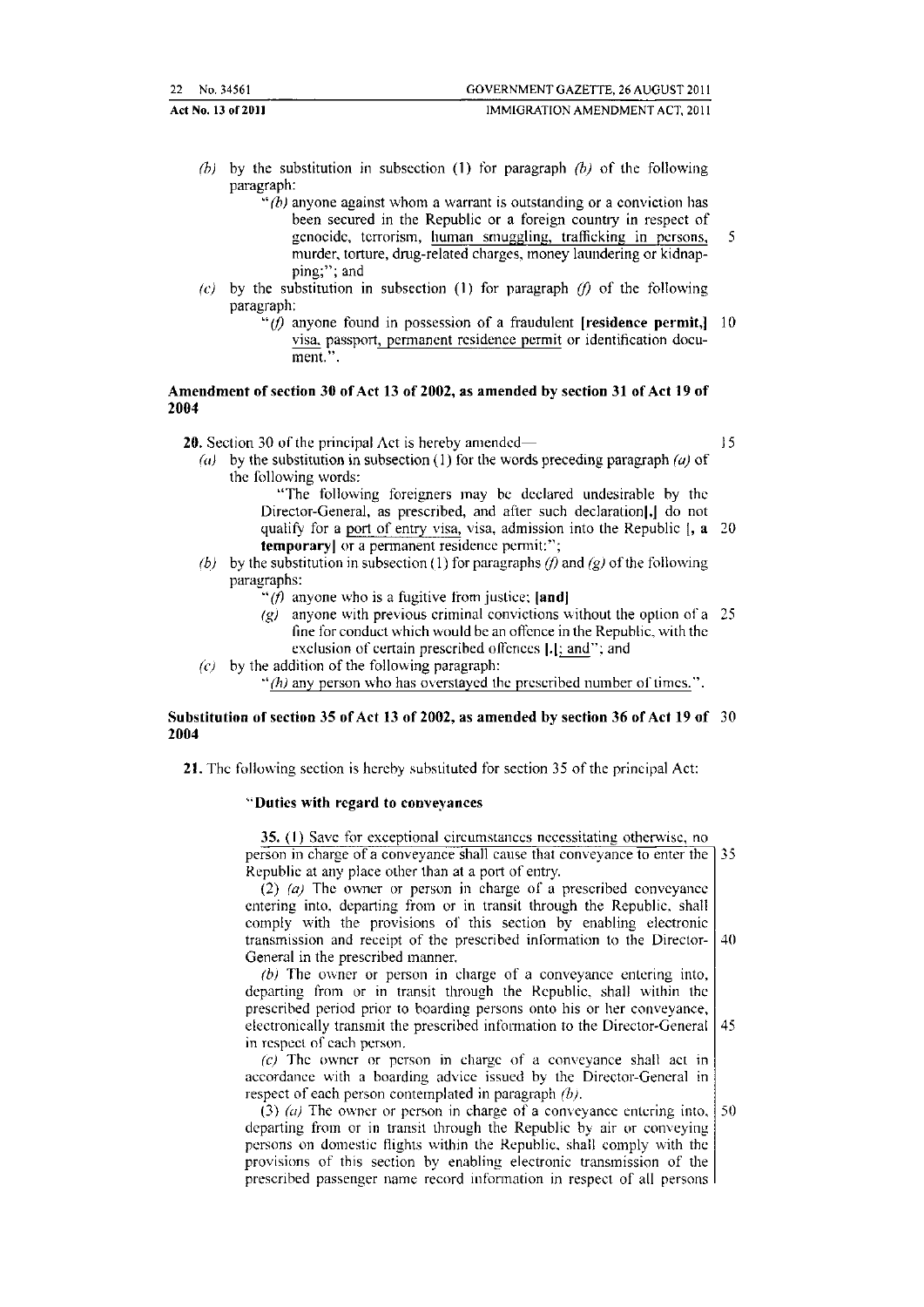| 24 No. 34561       | GOVERNMENT GAZETTE, 26 AUGUST 2011 |
|--------------------|------------------------------------|
| Act No. 13 of 2011 | IMMIGRATION AMENDMENT ACT, 2011    |

booked to travel on his or her conveyance to the Director-General in the prescribed manner.

| (b) The owner or person contemplated in paragraph $(a)$ shall, within the<br>prescribed period prior to the scheduled time of departure of his or her |    |
|-------------------------------------------------------------------------------------------------------------------------------------------------------|----|
| conveyance, electronically transmit the prescribed passenger name record                                                                              | 5  |
| information to the Director-General in the prescribed manner.                                                                                         |    |
| (c) The information contemplated in paragraph $(a)$ shall be used by the                                                                              |    |
| Director-General for the better achievement of the objectives of this Act                                                                             |    |
| and the Director-General shall adopt prescribed measures to safeguard the                                                                             |    |
| protection of that information in accordance with legislation governing the                                                                           | 10 |
| protection of personal information.                                                                                                                   |    |
| (4) An immigration officer or other authorised person employed by the                                                                                 |    |
| Director-General may-                                                                                                                                 |    |
| board any conveyance which is entering or has entered into any port<br>(a)                                                                            |    |
| of entry and on good cause shown prohibit or regulate disembarka-                                                                                     | 15 |
| tion from, or the offloading of, such conveyance in order to ascertain                                                                                |    |
| the status or citizenship of its passengers; and                                                                                                      |    |
| request the person in control of a port of entry or any person acting<br>(b)                                                                          |    |
| under his or her authority to order the person in charge of a                                                                                         |    |
| conveyance to park, moor or anchor that conveyance in such port of                                                                                    | 20 |
| entry at such distance from the shore or landing place or in such                                                                                     |    |
| position as such immigration officer or other authorised person                                                                                       |    |
| employed by the Director-General may direct.                                                                                                          |    |
| (5) The person in charge of a conveyance entering or prior to entering a                                                                              |    |
| port of entry shall upon demand deliver to an immigration officer-                                                                                    | 25 |
| a list stating-<br>(a)                                                                                                                                |    |
| the names of all passengers on board of that conveyance,<br>(i)                                                                                       |    |
| classified according to their respective destinations; and                                                                                            |    |
| such other details as may be prescribed:<br>(ii)                                                                                                      |    |
| a list of stowaways, if any have been found;<br>(b)                                                                                                   | 30 |
| a list of the crew and all other persons, other than passengers and                                                                                   |    |
| $\left( c\right)$<br>stowaways, employed, carried or present on the conveyance; and                                                                   |    |
| a return, under the hand of the medical officer of that conveyance or, if<br>(a)                                                                      |    |
| there is no such medical officer, under the hand of the person in charge                                                                              |    |
| of a conveyance himself or herself, stating-                                                                                                          | 35 |
| any cases of disease, whether infectious or otherwise, which                                                                                          |    |
| (i)                                                                                                                                                   |    |
| have occurred or are suspected to have occurred upon the                                                                                              |    |
| voyage;                                                                                                                                               |    |
| the names of the persons who suffered or arc suffering from<br>(ii)                                                                                   |    |
| such disease;                                                                                                                                         | 40 |
| (iii)<br>details of any birth or death which occurred upon the voyage                                                                                 |    |
| between such port of entry and a previous port; and                                                                                                   |    |
| any other prescribed matter or event:<br>(iv)                                                                                                         |    |
| Provided that such immigration officer may-                                                                                                           |    |
| (aa) exempt from the requirements of this subsection the master of $\vert$ 45                                                                         |    |
| a ship destined for any other port in the Republic, subject to                                                                                        |    |
| compliance with the duty to deliver such lists or return at such                                                                                      |    |
| port and with any directive such immigration officer may issue                                                                                        |    |
| to the master; and                                                                                                                                    |    |
| (bb) if satisfied that a name should be added to or deleted from any                                                                                  | 50 |
| such lists, authorise such addition or deletion.                                                                                                      |    |
| (6) If a conveyance arrives at a port of entry with a passenger on board                                                                              |    |
| bound for a destination outside the Republic and that passenger is not on                                                                             |    |
|                                                                                                                                                       |    |
| board when the conveyance leaves such port of entry and has not been                                                                                  |    |
| admitted, the person in charge or the owner of that conveyance shall forfeit                                                                          | 55 |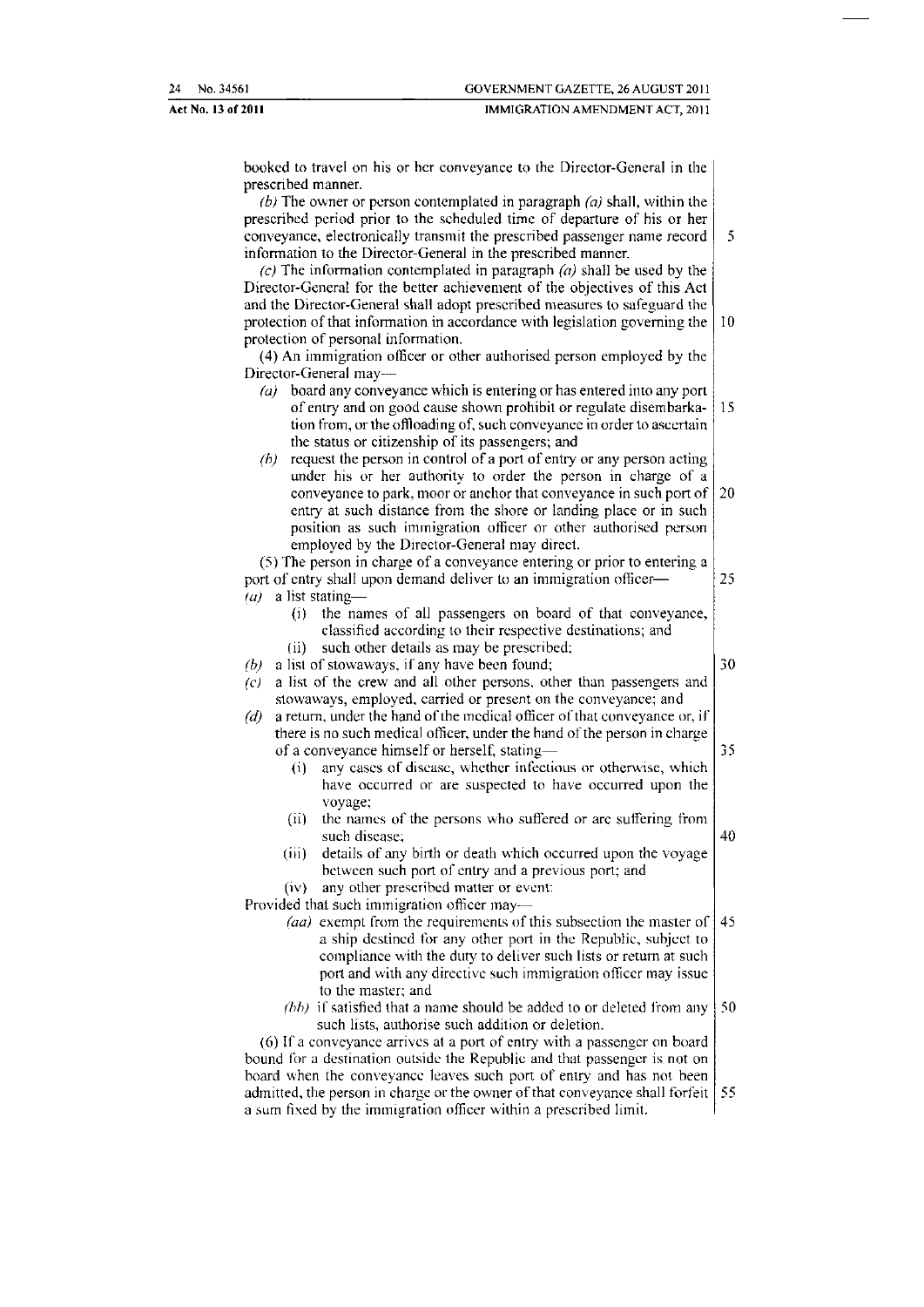#### Act No. 13 of 2011 IMMIGRATION AMENDMENT ACT, 2011

(7) An immigration officer may require the person in charge of a conveyance to muster the crew of such conveyance on the arrival of such conveyance in any port of entry and again before it leaves such port of entry.

(8) The competent officer of customs at any port of entry may refuse to  $\begin{bmatrix} 5 \end{bmatrix}$ give to the person in charge of a conveyance clearance papers to leave that port of entry, unless he or she has complied with this Act and produced a certificate issued by an immigration officer to that effect.

(9) A person in charge of a conveyance shall ensure that any foreigner conveyed to a port of entry, for purposes of travelling to a foreign country,  $\vert$  10 holds a valid passport and transit visa or port of entry visa, if required.

(10) A person in charge of a conveyance shall be responsible for the detention and removal of a person conveyed if such person is refused admission in the prescribed manner, as well as for any costs related to such detention and removal incurred by the Department.". 15

#### Amendment of section 43 of Act 13 of 2002, as amended by section 41 of Act 19 of 2004

22. Section 43 of the principal Act is hereby amended by the substitution for paragraph *(a)* of the following paragraph:

 $\degree$ (a) abide by the terms and conditions of his or her status, including any terms and 20 conditions attached to the relevant visa or permanent residence permit, as the case may be, by the Director-General upon its issuance, extension or renewal, and that status shall expire upon the violation of those terms and conditions; and".

#### Repeal of section 46 of Act 13 of 2002, as amended by section 47 of Act 19 of 2004 25

23. Section 46 of the principal Act is hereby repealed.

#### Amendment of section 49 of Act 13 of 2002, as amended by section 45 of Act 19 of 2004

24, Section 49 of the principal Act is hereby amended by the substitution for subsections (1), (2), (3), (5), (6), (7), (8), (9), (10), (11), (13), (14), (15) and (16) of the 30 following subsections. respectively:

 $''(1)$  (a) Anyone who enters or remains in, or departs from the Republic in contravention of this Act, shall be guilty of an offence and liable on conviction to a fine or to imprisonment not exceeding (three months] two years.

(b) Any illegal foreigner who fails to depart when so ordered by the 35 Director-General, shall be guilty of an offence and liable on conviction to a fine or to imprisonment not exceeding [nine months] four years.

(2) Anyone who knowingly assists a person to enter or remain in, or depart from the Republic in contravention of this Act, shall be guilty of an olfenec and liable on conviction to a fine or to imprisonment not exceeding [one year] five years. 40

(3) Anyone who knowingly employs an illegal foreigner or  $\overline{a}$  foreigner in violation of this Act, shall be guilty of an offence and liable on conviction to a fine or to imprisonment not exceeding one year[, provided]: Provided that such person's second conviction of such an offence shall be punishable by imprisonment not exceeding two years or a fine, and the third or subsequent convictions of such 45 offences by imprisonment not exceeding **[three]** five years without the option of a fmc.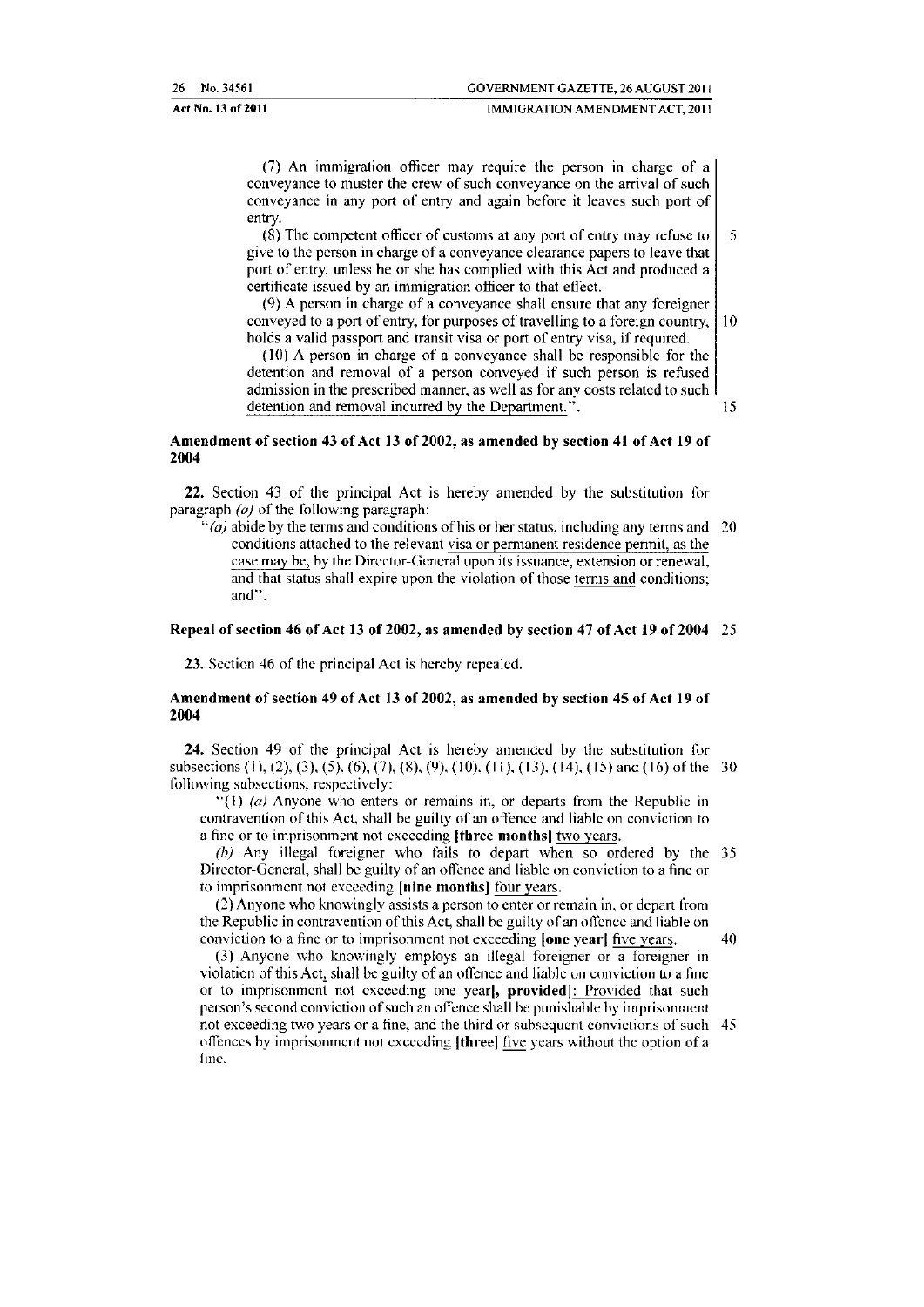( 5) Any ]civil] public servant who provides false or intentionally inaccurate or unauthorised documentation or benefit to an illegal foreigner, or otherwise facilitates such illegal foreigner to disguise his or her identity or status, or accepts any undue financial or other consideration to perform an act or to exercise his or her discretion in terms of this Act, shall be guilty of an offence and liable on conviction 5 to la fine or to] imprisonment not exceeding [two] eight years without the option of a fine ], provided]: Provided that if such [civil] public servant is employed by the Department, such offence shall be punishable by imprisonment not exceeding **[three]** 15 years without the option of a fine.

 $(6)$  Anyone failing to comply with one of the duties or obligations set out under 10 sections 38 to 46, shall be guilty of an offence and liable on conviction to a fine or to imprisonment not exceeding 118 months] five years.

 $(7)$  Anyone participating in a conspiracy of two or more persons to conduct an activity intended to contravene this Act, shall be guilty of an offence and liable on conviction to a fine or to imprisonment not exceeding **[four]** seven years [, 15] provided]: Provided that if part of such activity is conducted or intended to be conducted in a foreign country, the offence shall be punishable by imprisonment not exceeding [four] eight years without the option of a fine.

(8) Anyone who wilfully or through gross negligence produces a false certification contemplated by this Act, shall be guilty of an offence and liable on 20 conviction to a fine or to imprisonment not exceeding **[one year]** three years.

 $(9)$  Anyone, other than a duly authorised  $[**civ**$  ill public servant, who manufactures or provides or causes the manufacturing or provision of a document purporting to be a document issued or administered by the Department, shall be guilty of an offence and liable on conviction to  $[a]$  fine or to imprisonment not 25 exceeding [two] 10 years without the option of a fine.

(10) Anyone who through offers of financial or other consideration or threats, compels or induces an officer to contravene this Act or to breach such officer's duties, shall be guilty of an offence and liable on conviction-

- (a) to a fine or to imprisonment not exceeding  $\lfloor 18 \text{ months} \rfloor$  five years; or  $\qquad \qquad$  30
- *(b)* if subsequently such officer in fact contravenes this Act or breaches his or her duties, to [a fine or to] imprisonment not exceeding [three] five years without the option of a fine.

 $(11)$  Anyone guilty of the offence contemplated in section 34 $(10)$  shall be liable on conviction to a fine or to imprisonment not exceeding (six months) three vears. 35

(13) Any person who pretends to be, or impersonates, an immigration officer. shall be guilty of an offence and liable on conviction to a fine or to imprisonment not exceeding [four] eight years.

 $(14)$  Any person who for the purpose of entering or remaining in, or departing from, or of facilitating or assisting the entrance into, residence in or departure from. 40 the Republic, whether in contravention of this Act or not, commits any fraudulent act or makes any false representation by conduct, statement or otherwise, shall be guilty of an otfencc and liable on conviction to a fine or to imprisonment not exceeding (four) eight years.

 $(15)$  Any natural or juristic person, or a partnership, who- $\overline{\phantom{a}}$  45

- (a) for the purpose of entering the Republic, or of remaining therein, in contravention of this Act, or departing from the Republic, or of assisting any other person so as to enter or so to remain or so to depart, utters. uses or attempts to use-
	- (i) any permanent residence permit, port of entry visa, visa, certificate, 50 written authority or other document which has been issued by lawful authority, or which, though issued by lawful authority,  $he_2$  [or] she <u>or it</u> is not entitled to use; or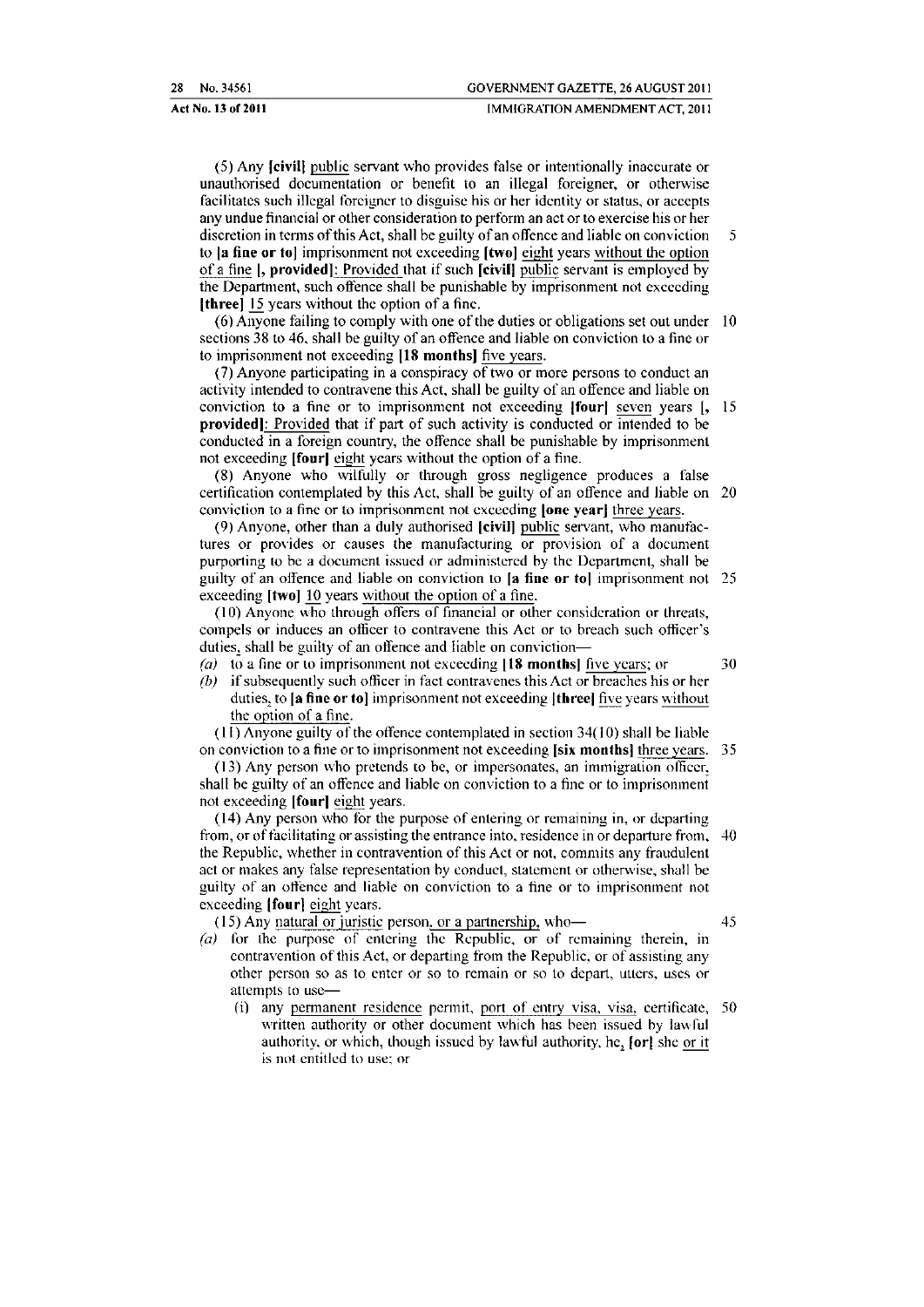| 30 No. 34561       | GOVERNMENT GAZETTE, 26 AUGUST 2011 |
|--------------------|------------------------------------|
| Act No. 13 of 2011 | IMMIGRATION AMENDMENT ACT. 2011    |

- (ii) any fabricated or falsified permanent residence permit, port of entry visa, visa. certificate, written authority or other document; or
- $(b)$  without sufficient cause has in his,  $[or]$  her or its possession-
	- (i) any stamp or other instrument which is used or capable of being used for purposes of fabricating or falsifying or unlawfully recording on any 5 document any endorsement under this Act or required to be submitted in terms of this Act;
	- (ii) any fonn officially printed tor purposes of issuing any pennanent residence permit, port of entry visa, visa, certificate. written authority or other document under this Act or required to be submitted in terms of this 10 Act, or any reproduction or imitation of any such form;
	- (iii) any passport, travel document, identity document or other document used for the facilitation of movement across borders, which is blank or reflects particulars other than those of the person in whose possession it is found; or  $15$
	- (iv) any fabricated or falsified passport, travel document, identity document or other document used for the facilitation of movement across borders,

shall be guilty of an offence and liable on conviction to [a fine or to] imprisonment for a period not exceeding  $\left| \text{four} \right|$  15 years without the option of a fine.

- $(16)$  Any person who  $-$  20
- (a) contravenes or fails to comply with any provision of this Act, if such contravention or failure is not elsewhere declared an offence, or if no penalty is prescribed in respect of an offence; or
- *(b)* commits any other offence under this Act in respect of which no penalty is elsewhere prescribed, 25

shall be guilty of an offence and liable on conviction to a fine or to imprisonment not exceeding [two] seven years.".

#### Amendment of section 50 of Act 13 of2002, as amended by sections 46 and 47 of Act 19 of 2004

25. Section 50 of the principal Act is hereby amended— 30

(a) by the substitution for subsection (1) of the following subsection:

"(I) Any foreigner who leaves the Republic alter the expiry of his or her visa shall be (liable to an administrative fine of a prescribed amount not exceeding R3000, which fine shall be imposed by the Director-General on detection of the overstay and exacted when 35 such foreigner is admitted or makes an application with the **Director-General**] dealt with in terms of section  $30(1)$ *(h)*.";

*(b)* by the substitution for subsection (3) of the following subsection:

 $(3)$  Any owner or person in charge of a conveyance who through negligence contravenes the provisions of section  $35[(7)](9)$ , shall be 40 liable to an administrative fine of a prescribed amount [not exceeding R10 000], which fine shall be imposed by the Director-General"; and  $(c)$  by the addition of the following subsection:

- "(4) Any owner or person in charge of a conveyance who--
	- *(a)* **fails to comply with the provisions of section**  $35(2)(a)$ **,** *(b)* **or** *(c)* **or 45**  $(3)(a)$ ; or *(b)* transmits inaccurate information contemplated in section  $35(2)(b)$ or *(3)(h),*

shall be liable to an administrative fine of a prescribed amount. which fine shall be imposed by the Director-General.". 50